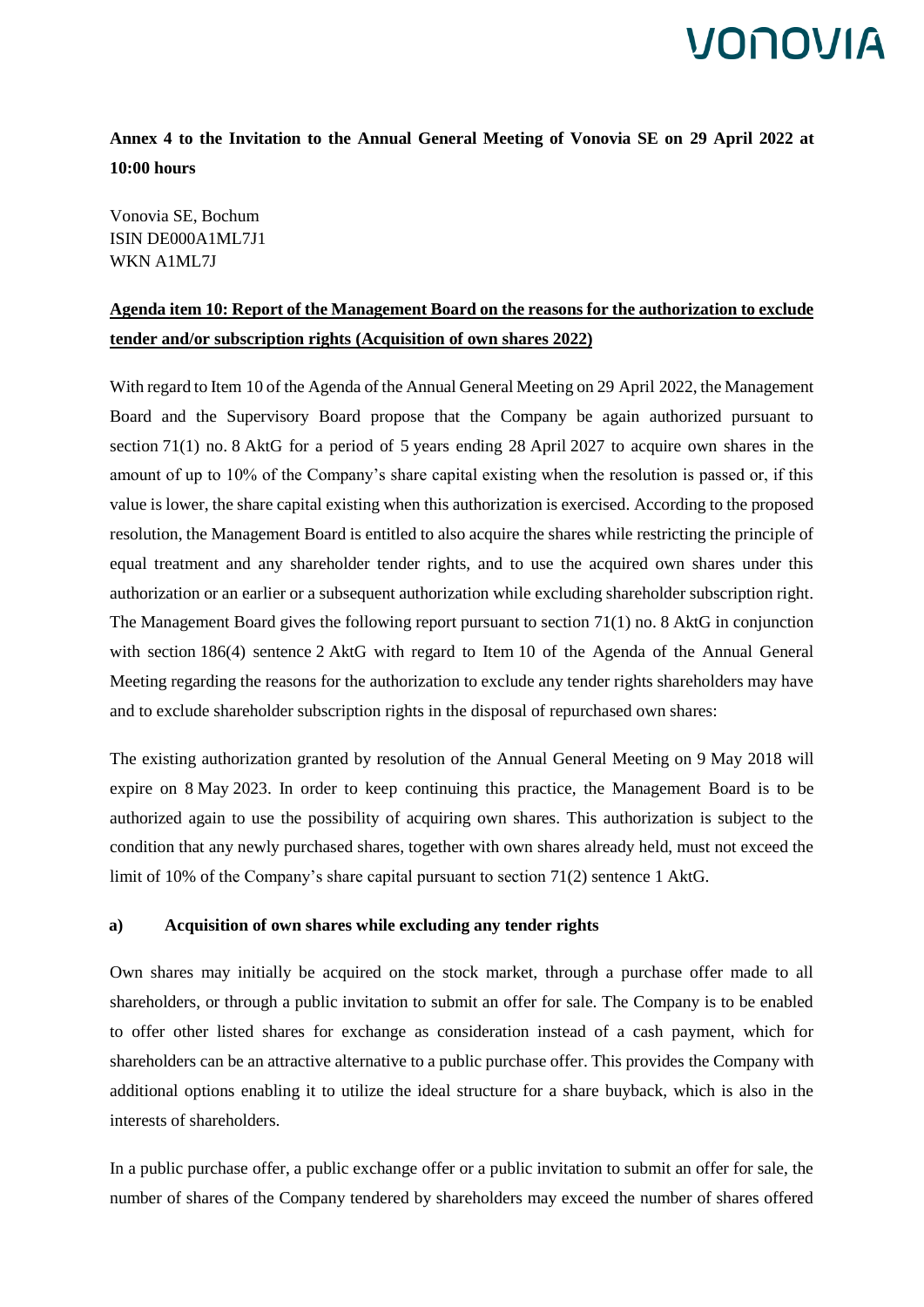to buy by the Company. In such case, tenders will have to be prorated. It is proposed in such case that priority may be given to smaller tenders or smaller parts of tenders of up to a maximum of 100 shares. The purpose of this option is to avoid fractional amounts in determining the quotas to be acquired and to avoid small residual amounts, thus facilitating the technical implementation of the share repurchase. This also avoids *de facto* disadvantages to small shareholders. Offers may otherwise be allotted according to the ratio of shares tendered (tender ratios) instead of participation ratios, as this allows the purchase procedure to be technically handled within a commercially reasonable framework. Finally, rounding according to commercial principles is to be permitted to prevent fractional amounts of shares. For this purpose, the purchase ratio and the number of shares to be purchased from each tendering shareholder can be rounded as required to enable the acquisition of whole numbers of shares in the technical settlement. The Management Board considers the consequent exclusion of any further shareholder tender rights to be objectively justified and to be reasonable towards shareholders.

The authorization further allows for the acquisition to be implemented by means of tender rights granted to shareholders. Such tender rights will be designed such that the Company will only be obliged to purchase whole numbers of shares. Any tender rights which cannot be exercised in accordance therewith will be forfeited. This procedure treats shareholders equally and simplifies the technical settlement of the share repurchase.

### **b) Use of own shares acquired while excluding subscription rights**

aa) The own shares acquired on the basis of the authorization granted by the Annual General Meeting on 29 April 2022 or on any other basis shall be permitted to be used, in defined cases, while excluding shareholder subscription rights:

(i) The Company is to be enabled to sell repurchased own shares to third parties otherwise than on the stock market or by means of an offer to all shareholders against cash payment while excluding subscription rights.

This requires that the price achieved is not significantly lower than the stock market price for shares of the same class on the date of such sale. The selling price is to be finally determined immediately before such sale of own shares. In addition, the Management Board will determine a minimum amount for any discount from the current stock market price or a volume-weighted stock market price for an appropriate number of trading days prior to the sale, in accordance with the prevailing market conditions at the time of the placement. Subject to special circumstances in the specific case, such discount is not expected to exceed approximately 5% of the relevant stock market price. This also ensures that shareholders are protected against dilution of their shareholdings. Determining a sales price close to the stock market price ensures that the value of subscription rights for the shares to be sold would be very low in practice. Shareholders have the possibility to maintain their relative shareholding by acquiring additional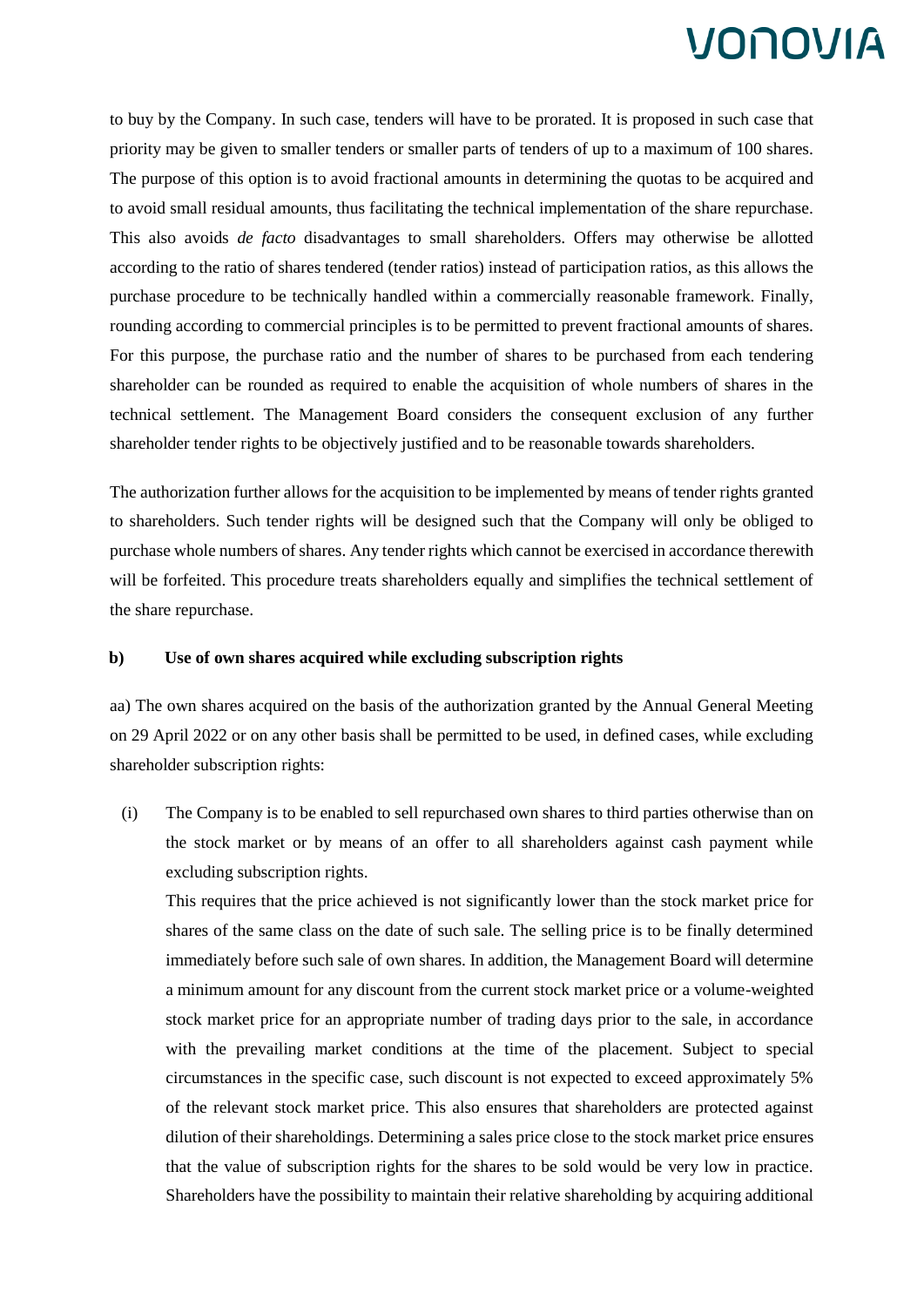shares on the stock market at nearly identical terms. This authorization is in the Company's interest as it enables the Company to react quickly and flexibly to favorable market situations. The Company may thus, for instance, expand the group of shareholders by specifically selling shares to strategic partners, institutional investors, or financial investors. The exclusion of subscription rights is objectively justified not least by the fact that a higher inflow of funds can often be achieved.

The authorization further ensures that the shares sold while excluding subscription rights may not exceed a total of 10% of neither the share capital existing on the effective date nor, if this value is lower, the share capital existing on the date this authorization is exercised. The proposed resolution further provides for an inclusion clause: The above limit of 10% of the share capital includes shares issued or sold during the term of this authorization while excluding subscription rights pursuant to, or in analogous application of, section 186(3) sentence 4 AktG. It further includes shares issued to service warrant or convertible bonds, provided that these are issued during the term of this authorization and while excluding subscription rights in analogous application of section 186(3) sentence 4 AktG. Including such shares ensures that repurchased own shares will not be sold while excluding subscription rights according to section 186(3) sentence 4 AktG if this would result in shareholder subscription rights being excluded for more than 10% in total of the share capital pursuant to, or in analogous application of, section 186(3) sentence 4 AktG. This limitation and the fact that the issue price must be based on the stock market price appropriately safeguard shareholders' financial and voting right interests.

The limit reduced in accordance with the above inclusion clause will be increased again upon effectiveness of a new authorization to exclude shareholder subscription rights pursuant to, or in analogous application of, section 186(3) sentence 4 AktG that is resolved by the Annual General Meeting following the decrease, in the amount specified in the new authorization, but not exceeding a maximum of 10% of the share capital in accordance with sentence 1 of the relevant paragraph. This is because in such case(s), the Annual General Meeting may decide again on the simplified exclusion of shareholder subscription rights, meaning that the reason for inclusion has ceased to apply. The reason for this is that upon the effectiveness of the new authorization for a simplified exclusion of subscription rights, the restriction regarding the authorization to issue the bonds without shareholder subscription rights caused by using the authorization to issue new shares or to issue bonds or by selling own shares ceases to apply. Due to the identical majority requirements for such a resolution and to the extent that the relevant statutory requirements are met, the renewed authorization for the simplified exclusion of subscription rights is at the same time to be considered a confirmation regarding the authorization resolution on the use of own shares. In the event of a renewed exercise of an authorization to exclude subscription rights in direct or analogous application of section 186(3) sentence 4 AktG, the deduction applies again.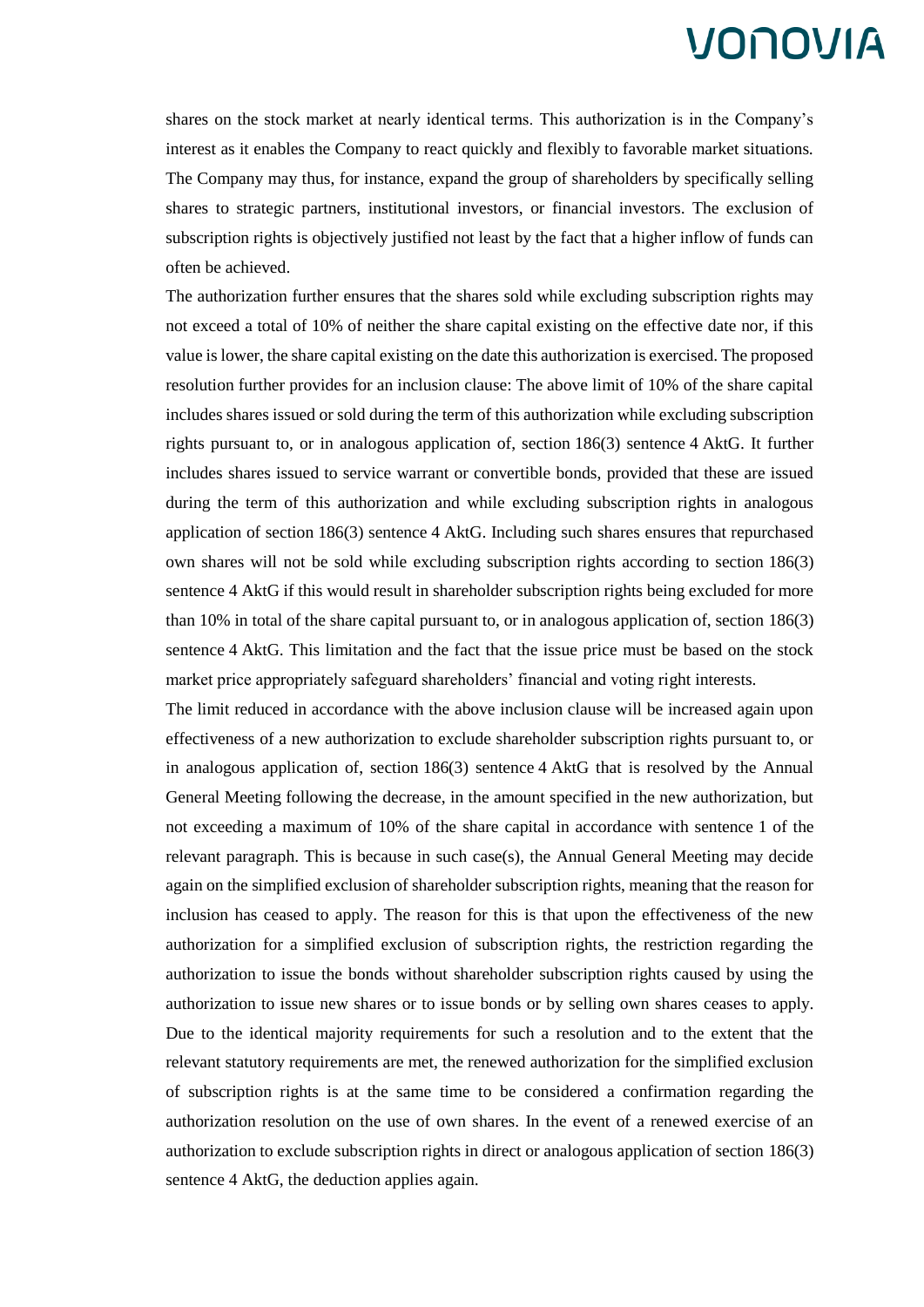(ii) Furthermore, the Company is to be enabled to sell own shares either directly or indirectly while excluding subscription rights against contributions in kind. The Company should continue to be able to acquire (also indirectly), without limitation, companies, parts of companies, interests in companies (including by way of merger or other measures under transformation law) or other assets (including receivables), properties or property portfolios relating to a proposed acquisition or to respond to offers of acquisitions or mergers in order to strengthen its competitiveness and to increase its profitability or enterprise value.

Practice has shown that some shareholders in attractive acquisition targets are very interested in acquiring the Company's no-par value (voting) shares as consideration, for example to maintain a certain degree of influence over the object of the contribution in kind. The option to provide consideration not only by way of cash payments but also, or exclusively, by way of shares is also supported by the seller's participation in future price potential. This improves the Company's competitive position in acquisitions.

The option of using Company shares as an acquisition currency gives the Company the necessary scope of action to quickly and flexibly respond to such acquisition opportunities and enables it to acquire even larger units in return for transferring shares. Also in the case of other assets (in particular property portfolios or interests in property companies) it should be possible to acquire them in exchange for shares, under certain circumstances. In both cases, it must be possible to exclude shareholder subscription rights. As such acquisitions often have to be implemented at short notice, it is important that they normally are independent of the usual annual rhythm of the Annual General Meeting or do not require an Extraordinary General Meeting, whose preparation and notice period prevent swift action.

Should any opportunity arise to merge with other companies or to acquire companies, parts of companies, interests in companies or other assets, the Management Board will in each case carefully assess whether or not to use the authorization to sell own shares while excluding subscription rights. This includes, in particular, assessing the valuation ratio between the Company and the acquired company interest or other assets and determining the consideration. The Management Board will only utilize this authorization if it is satisfied that such merger or such acquisition of a company or part of a company or interest in a company in exchange for granting shares is in the best interests of the Company and its shareholders.

(iii) The Company is to be enabled to use own shares to fulfill obligations or to secure obligations or rights to acquire shares in the Company, in particular under convertible bonds, warrant bonds, profit participation rights and/or participating bonds (or combinations thereof) issued by the Company or its affiliates within the meaning of sections 15 et seqq. AktG.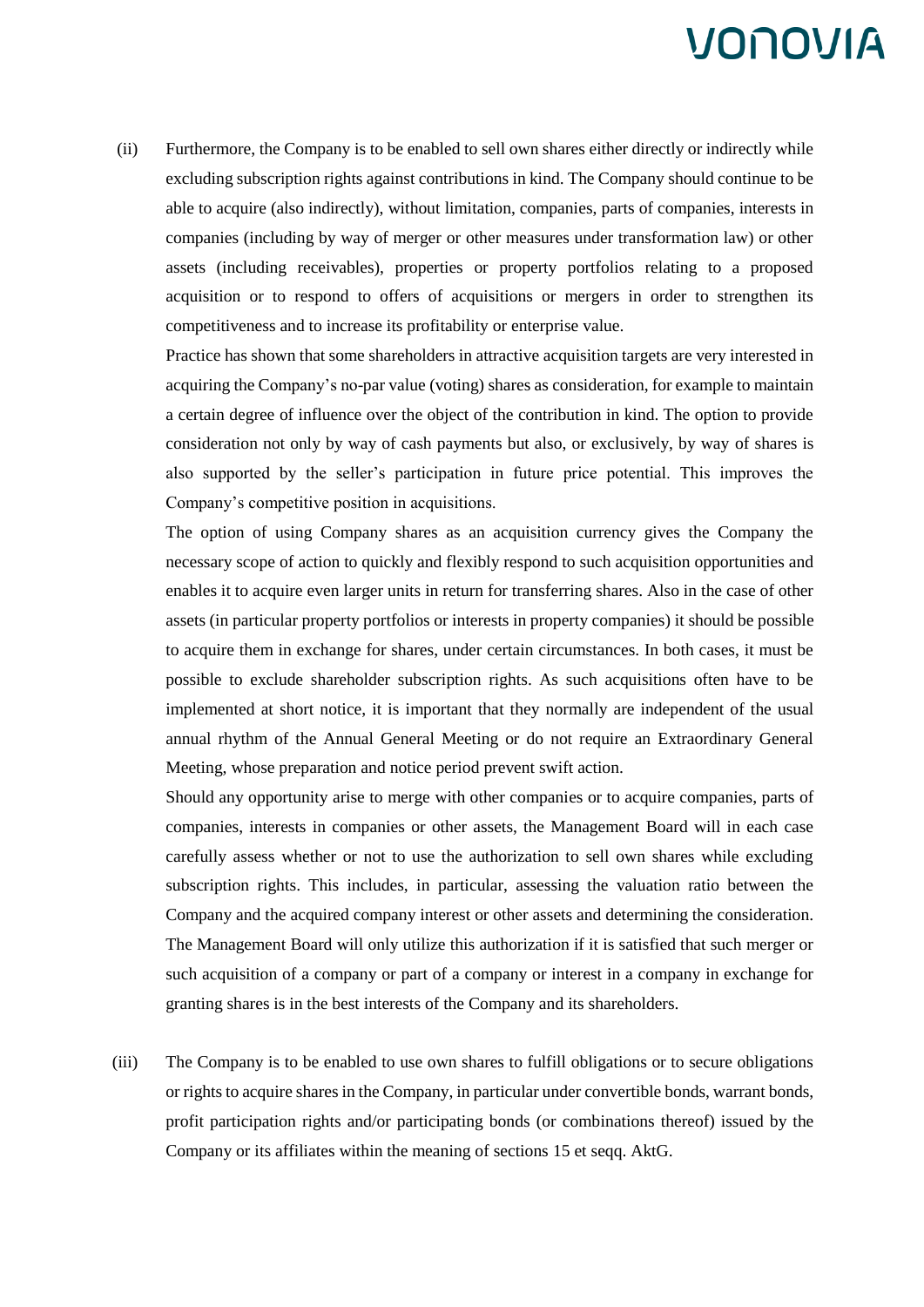It may be appropriate at times to satisfy such acquisition obligations or acquisition rights by delivering own shares instead of using conditional capital even if sufficient conditional capital should be available. Shareholder subscription rights are excluded in this respect. This is in the interests of the Company and its shareholders as it offers even more flexibility to the Management Board and allows preventing the dilutive effect that is typical of a capital increase. Shareholders are additionally protected by the subscription rights to which they are entitled in principle when bonds are issued with conversion or option rights or with conversion or option obligations. Where subscription rights were excluded on the issue of such bonds, the interests of shareholders were already taken into account in the assessment to be made in such case by the Management Board and the Supervisory Board. The instances in which subscription rights for bonds with conversion rights and obligations may be excluded have been or are outlined in the report relating to the issue of such instruments.

bb) The Management Board is further to be authorized, with the approval of the Supervisory Board, to exclude subscription rights in specific cases:

(i) Subscription rights may be excluded when distributing a share dividend (also known as scrip dividend) where shares of the Company are used (including partially and/or optionally) to satisfy shareholder dividend rights.

This is to enable the Company to distribute a scrip dividend at the most favorable conditions. In the case of a scrip dividend, shareholders are offered to exchange, in whole or in part, their right to receive payment of a dividend created by the Annual General Meeting's resolution on the appropriation of profits, receiving shares in Company in return. A scrip dividend can be distributed with subscription rights. In individual cases, depending on the capital markets situation, it may be preferable to design the distribution of a scrip dividend such that the Management Board offers to all shareholders entitled to dividends, in accordance with the general principle of equal treatment (section 53a AktG), to receive shares against transfer of their dividend entitlements and thus grants shareholders a subscription right in economic terms, but to legally exclude shareholder subscription rights to such shares in their entirety.

Such exclusion of subscription rights allows distributing the scrip dividend at more flexible conditions. In view of the fact that shares are offered to all shareholders and fractional dividend amounts will be settled by cash payment of the dividend, excluding subscription rights appears to be reasonable and justified in such case.

(ii) Moreover, with the approval of the Supervisory Board, the Management Board is to be authorized to exclude subscription rights in the sale of own shares to the extent required to grant to holders/creditors of conversion or option rights or obligations in respect of shares of the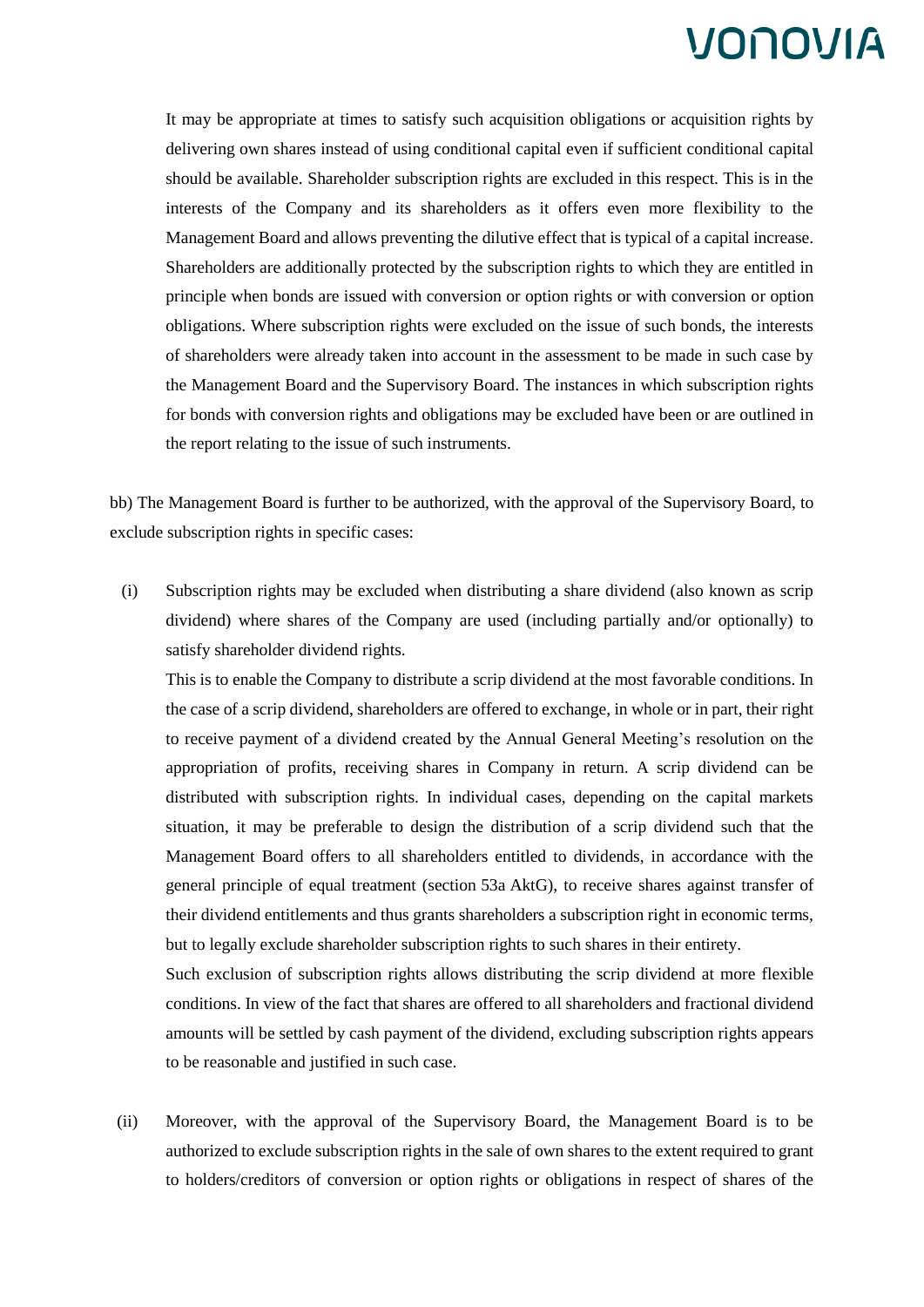Company, as compensation for dilutive effects, subscription rights in such amount as they would have after the exercise of such rights or the fulfilment of such obligations. The reason for this is that the terms of issue of bonds with conversion or option rights or obligations regularly include anti-dilution provisions that grant to holders/creditors subscription rights to shares in subsequent share issuances or certain other measures. Such holders/creditors are thus treated as if they were already shareholders. For bonds to feature such anti-dilution measure, shareholder subscription rights to such shares have to be excluded. This serves to facilitate the placing of such bonds and is therefore in the interests of shareholders in an optimum financial structure of the Company. Apart from that, the exclusion of subscription rights for the benefit of the holders/creditors of bonds has the advantage that, in the event that the authorization is exercised/utilized, the option or conversion price does not have to be reduced for the holders/creditors of existing bonds in accordance with the relevant bond terms. This allows for a greater inflow of funds and is therefore in the interests of the Company and its shareholders.

(iii) Finally, the Management Board is to be authorized to exclude subscription rights for fractional amounts. This exclusion of subscription rights aims at technically enabling the sale of acquired own shares by way of a selling offer to shareholders. The value of each shareholder's fractional amount is generally low and as such the potential dilutive effect is also be deemed to be low. In contrast to this, the required effort without such an exclusion is considerably greater. The exclusion therefore increases practicability and facilitates implementation. Own shares which, as fractional amounts, are excluded from shareholder subscription rights will either be sold on the stock exchange or realized otherwise in the best possible manner for the Company. For these reasons, the Management Board and the Supervisory Board consider the potential exclusion of subscription rights to be objectively justified and also appropriate when weighed against the interests of shareholders.

cc) In a public takeover procedure in which the offer of the Company, as bidder, to the shareholders of the target company to be acquired (also) includes shares in the Company as consideration, the target company may also tender own shares held by it (that means shares in the target company) in such takeover offer. The target company thereby acquires an entitlement to shares in the Company. In the case of a successful takeover, depending on the schedule of the implementation process upon consummation of the takeover, the target company may already have become an affiliate of the Company within the meaning of sections 15 et seqq. AktG whereas the shares in the Company offered as consideration have not yet been transferred to it. Rather, the shares in the Company will not be transferred to the target company before the time when it has already become a subsidiary of the Company, meaning that the Company indirectly repurchases part of the shares offered. This acquisition situation may have to be assessed against section 71d sentence 2 AktG in conjunction with section 71(1)